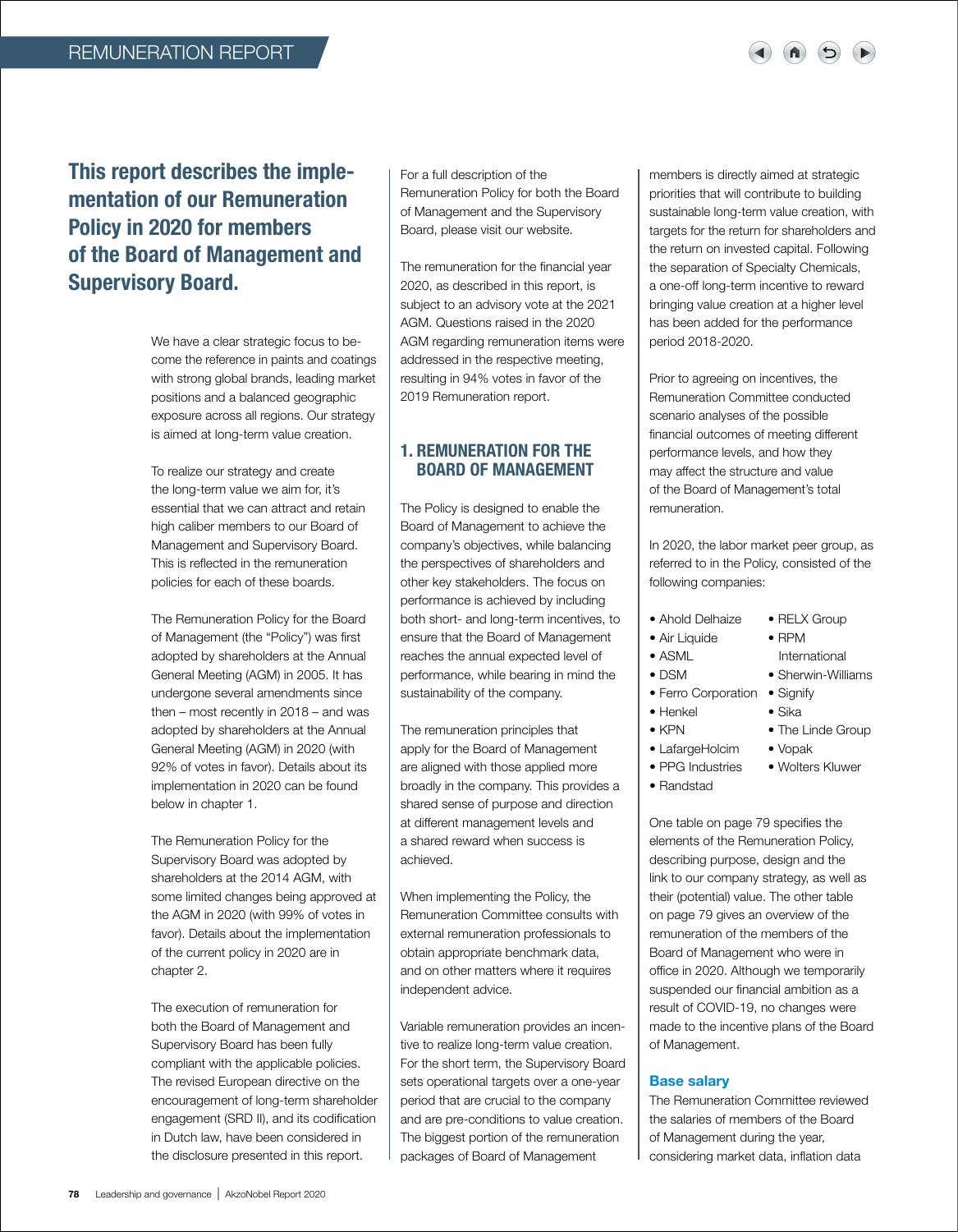

#### The elements of the Remuneration Policy strategy

The goal of our Remuneration Policy for the Board of Management is to offer an on-target total remuneration package around the median of the labor market peer group.

| <b>Purpose</b>                                                                                                                                                                                                                                                                                                  | Strategy                                                                                                                                                                                                                                                                                                                                                                                                                                                   | Value                                                                                                                                                                                               |
|-----------------------------------------------------------------------------------------------------------------------------------------------------------------------------------------------------------------------------------------------------------------------------------------------------------------|------------------------------------------------------------------------------------------------------------------------------------------------------------------------------------------------------------------------------------------------------------------------------------------------------------------------------------------------------------------------------------------------------------------------------------------------------------|-----------------------------------------------------------------------------------------------------------------------------------------------------------------------------------------------------|
| <b>Total direct compensation</b><br>Is the basis for benchmark efforts, i.e. the reference to<br>the labor market peer group.                                                                                                                                                                                   | Base salary and variable income. Variable income concerns the performance-related<br>short-term incentive (STI) and the long-term incentive plan (LTI). In addition, Board of<br>Management members are entitled to certain benefits.                                                                                                                                                                                                                      | Value of each respective item is<br>specified in more detail below.                                                                                                                                 |
| <b>Base salary</b><br>Basic pay for the job.                                                                                                                                                                                                                                                                    | Aims to provide a fair and competitive basis for the total pay level to attract high<br>caliber leaders. Annual review based on the market movement in the Netherlands<br>and peer companies. In-depth benchmark at least every three years.                                                                                                                                                                                                               | Base salaries at AkzoNobel target<br>the median of the labor market<br>peer group.                                                                                                                  |
| Short-term incentive (STI)<br>Incentive aligning short-term business objectives and<br>business drivers toward long-term value creation.<br>Driving pay for performance.                                                                                                                                        | The Supervisory Board sets operational targets for the respective performance year<br>and determines the extent to which they have been achieved. By ensuring that<br>long-term value creation is properly reflected in stretched yet achievable targets, the<br>realization of strategic business objectives is addressed. In total, 70% of the at-target<br>STI is linked to financial objectives and 30% is related to personal objectives.             | On-target performance: 100% of<br>annual base salary for the CEO<br>and 65% for the CFO. Maximum<br>opportunity capped at 150%<br>of on-target. Threshold: No STI<br>pay-out below threshold level. |
| Long-term incentive (LTI)<br>Encourage long-term, sustainable economic and<br>shareholder value creation - both absolute and relative<br>to competitors - and to align Board of Management<br>interests with those of shareholders, as well as ensuring<br>retention of the members of the Board of Management. | Performance shares are awarded every year, to be converted into shares upon<br>realization of predefined targets, observing a three-year vesting period. An additional<br>two-year holding period after vesting applies. Performance targets are based on<br>company strategy, driving long-term value creation. All LTI targets are linked to<br>financial goals. Performance is measured over three financial years, starting with the<br>year of grant. | The grant equals 150% of base<br>salary. Maximum vesting oppor-<br>tunity is 150% of the number of<br>performance shares vested.                                                                    |
| Shareholding requirement<br>Aligning reward to the interests of stakeholders, and<br>emphasizing confidence in performance and strategy.                                                                                                                                                                        | Members of the Board of Management are expected to build up a shareholding<br>in the company; the minimum shareholding requirement must be accrued in five<br>years. Considered are shares privately purchased and vested shares granted under<br>AkzoNobel share-based compensation plans.                                                                                                                                                                | The minimum shareholding<br>requirement is 300% of annual<br>base salary for the CEO and<br>150% for the CFO.                                                                                       |
| <b>Pension and other benefits</b><br>Post-retirement remuneration and other benefits.<br>creates alignment with market practice.                                                                                                                                                                                | A company-paid contribution to allow participation in a private pension plan, as<br>applicable to Netherlands-based employees. Other benefits include sick pay (aligned<br>with Netherlands-based employees) and a company car.                                                                                                                                                                                                                            | Pension contributions aligned<br>with plans in place for employees<br>in the Netherlands. Other benefits<br>aligned with market practice.                                                           |
| <b>Goal setting</b><br>Goal setting is crucial to driving pay for performance<br>aligned with company strategy and to ensure that<br>decisions made and results delivered are aligned with<br>the interests of our stakeholders.                                                                                | Supervisory Board sets goals, their respective weight and targets (i.e. metric) for the<br>respective performance year under the STI and LTI scheme, considering:<br>(1) Company strategy (2) Focus on long-term value creation (3) Historical perfor-<br>mance, business future outlook, and circumstances and priorities (4) Stakeholder<br>expectations.                                                                                                | Goals must be stretching yet<br>achievable.                                                                                                                                                         |

and the level of increases that were to be applied for AkzoNobel employees in the Netherlands, including those who are covered by a collective labor agreement. Increases to the value of 2.75% of base salary were agreed, effective as of January 1, 2020:

- Thierry Vanlancker, CEO: €1,033,500
- Maarten de Vries, CFO: €695,500

#### Short-term incentive (STI)

In 2020, the financial objectives of the short-term incentive were return on sales (ROS) and operational cash flow (OCF), with each metric having a weighting of 35%. The individual and qualitative objectives reflect progress towards the achievement of long-term strategic objectives, with a weighting of 30%.

The company does not disclose the exact actual targets, as these are considered commercially sensitive. In view of transparency, we categorize our target realization as follows: zero pay-out, below target, at target, above target or maximum pay-out. In 2020, the achievement on ROS was above target and the achievement on OCF was below target.

## Remuneration Board of Management for the reported financial year

|                                                             |           | Fixed<br>remuneration |           | Variable<br>remuneration |                  | Post-contract<br>compensation <sup>3</sup> | Total<br>remuneration | <b>Proportion of fixed</b><br>and variable<br>remuneration |
|-------------------------------------------------------------|-----------|-----------------------|-----------|--------------------------|------------------|--------------------------------------------|-----------------------|------------------------------------------------------------|
| in $\epsilon$                                               | Base      | Fringe                | One-vear  | Multi-year variable      |                  |                                            |                       |                                                            |
|                                                             | salary    | benefits <sup>1</sup> | variable  | TTI <sup>2</sup>         | PIP <sup>4</sup> |                                            |                       |                                                            |
| <b>Thierry Vanlancker</b><br><b>Chief Executive Officer</b> | 1.033.500 | 9.700                 | 1.139.124 | 1.109.765                | 2.067.000        | 202,600                                    | 5.561.689             | 0.22/0.78                                                  |
| <b>Maarten de Vries</b><br><b>Chief Financial Officer</b>   | 695.500   | 33,700                | 498.256   | 804.9026                 | .391.000         | 136.300                                    | 3.559.658             | 0.24/0.76                                                  |

2 Amounts based on IFRS2 expenses.

benefits instead of pension contributions. <sup>4</sup> PIP is the one-off Special Incentive Plan for the performance period 2018-2020.

value of 1,583,237. Total remuneration based on this value amounts to 6,035,161.

<sup>1</sup> Social security contributions and car arrangement. <sup>3</sup> Compensation intended for build-up of retirement <sup>5</sup> At December 31, 2020, these shares had a market <sup>6</sup> At December 31, 2020, these shares had a market value of 1,348,124. Total remuneration based on this value amounts to 4,102,880.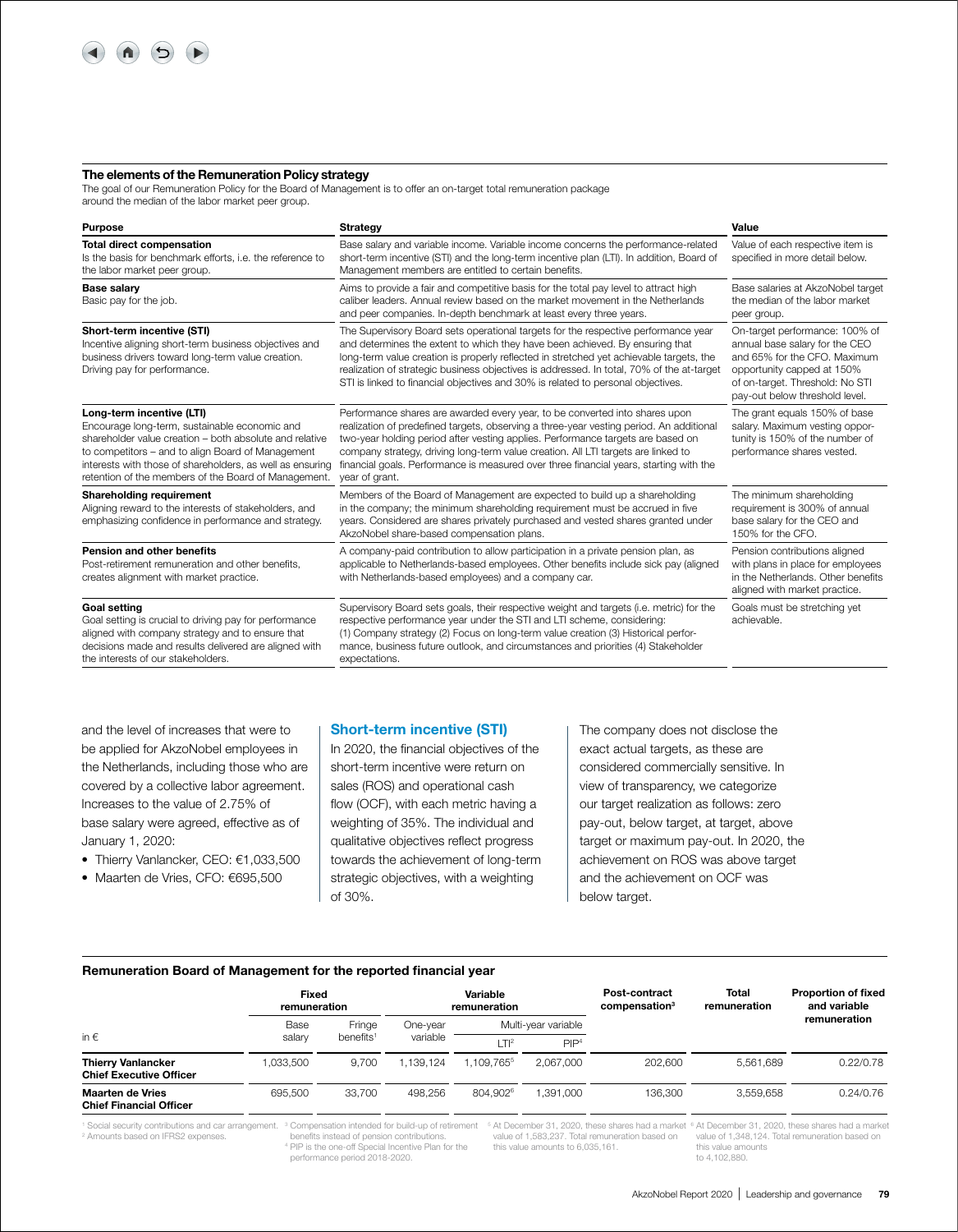In determining the outcome of the STI elements, the Remuneration Committee applied a reasonableness test in which the actual level of the performance was critically assessed in light of the assumptions made at the beginning of the year, taking into account the impact of COVID-19. The test also included an assessment of the progress made with the strategic objectives under prevailing market conditions.

The Remuneration Committee subsequently determined that bonus payments for the Board of Management would be:

- Thierry Vanlancker, CEO: €1,139,124 (110.22% of salary)
- Maarten de Vries, CFO: €498,256 (71.64% of salary)

No matching shares were granted to the CEO or CFO in 2020, as this arrangement has been suspended for the period 2018 to 2020. The value of the share-matching plan for these three years is invested in the 2020 Performance Incentive Plan.

## LONG-TERM INCENTIVES (LTI)

## Conditional grant LTI share plan 2020-2022

The Remuneration Committee determines the grant levels to be made in respect of members of the Board of Management, within the limits and plans that have been approved by shareholders. In 2020, the CEO and CFO received a conditional grant of shares equivalent to the face value of 150% of their annual base salaries. The grant price was determined based on the average share price of an AkzoNobel common share in the two weeks following publication of the annual results on February 12, 2020:

- 18,747 shares were conditionally granted to Thierry Vanlancker, CEO
- 12,616 shares were conditionally granted to Maarten de Vries, CFO

Vesting of the conditional grant is linked to two performance metrics: return on investment (ROI) and relative total shareholder return (TSR), equally weighted and independently determining 50% of the LTI vesting. The Supervisory Board reviews ROI performance measure and target each year and ensures that both are directly linked to the strategic direction.

The performance level determines: (i) the performance level below which no shares vest; (ii) the performance level at which the target number of shares vest; and (iii) the performance level at which the maximum number of shares vest.

TSR is measured relative to an industry peer group, consisting of the following nine companies:

- Asian Paints PPG
- Axalta RPM
- Kansai Paint International
- Masco Corp Sherwin-Williams
- Nippon Paint Tikkurilla
	-

This industry peer group is reviewed on a regular basis to ensure that the companies in the group remain appropriate peers.

The vesting schedule that will apply to the relative TSR metric is listed in the table below. When making the performance assessment, the TSR result of AkzoNobel is included within the ranked peer group.

#### Relative TSR vesting scheme for the conditional grants

| Rank           | Vesting (as % of 50%<br>of conditional grant) |
|----------------|-----------------------------------------------|
|                | 150                                           |
| $\overline{c}$ | 135                                           |
| 3              | 120                                           |
|                | 100                                           |
| 5              | 75                                            |
| 6              | 50                                            |
|                | 25                                            |
| $8 - 10$       |                                               |

### Vesting of the LTI Share Plan 2018-2020

Under the LTI Share Plan 2018-2020, a conditional grant of 20,200 shares was

made to the CEO and a conditional grant of 17,200 shares made to the CFO.

In line with the Remuneration Policy, vesting of 50% of the shares conditionally granted is linked to AkzoNobel's ROI performance. The company's ROI performance at the end of the performance period was reviewed by the Supervisory Board. The Supervisory Board recognized that the initial ROI target was not fully in line with the company's new strategy. They decided not to adjust the target, but to apply their discretionary power and to evaluate performance against the ROI target as defined and communicated at the beginning of 2020. This resulted in a vesting of 106% for this specific part of the long-term incentive.

For the 2018 conditional grant, 50% was linked to AkzoNobel's relative total shareholder return (TSR) performance compared with the companies in a defined industry peer group. Independent external experts conducted an analysis to calculate the number of shares that will vest according to the TSR ranking. In order to adjust for changes in exchange rates, all local currencies were converted into euros.

AkzoNobel's TSR performance during the period 2018 to 2020 resulted in the sixth position within the ranking of the peer group companies. This ranking resulted in a vesting of 50% for this part of the long-term incentive.

Based on the company's combined ROI and TSR performance, the final vesting percentage of the 2018 conditional grant – after including the dividend yield of 14.37% during the performance period – equaled 89.21%.

The Remuneration Committee determined that:

• Thierry Vanlancker would vest 18,020 shares, subject to a further two-year holding requirement. At December 31, 2020, these shares had a market value of €1,583,237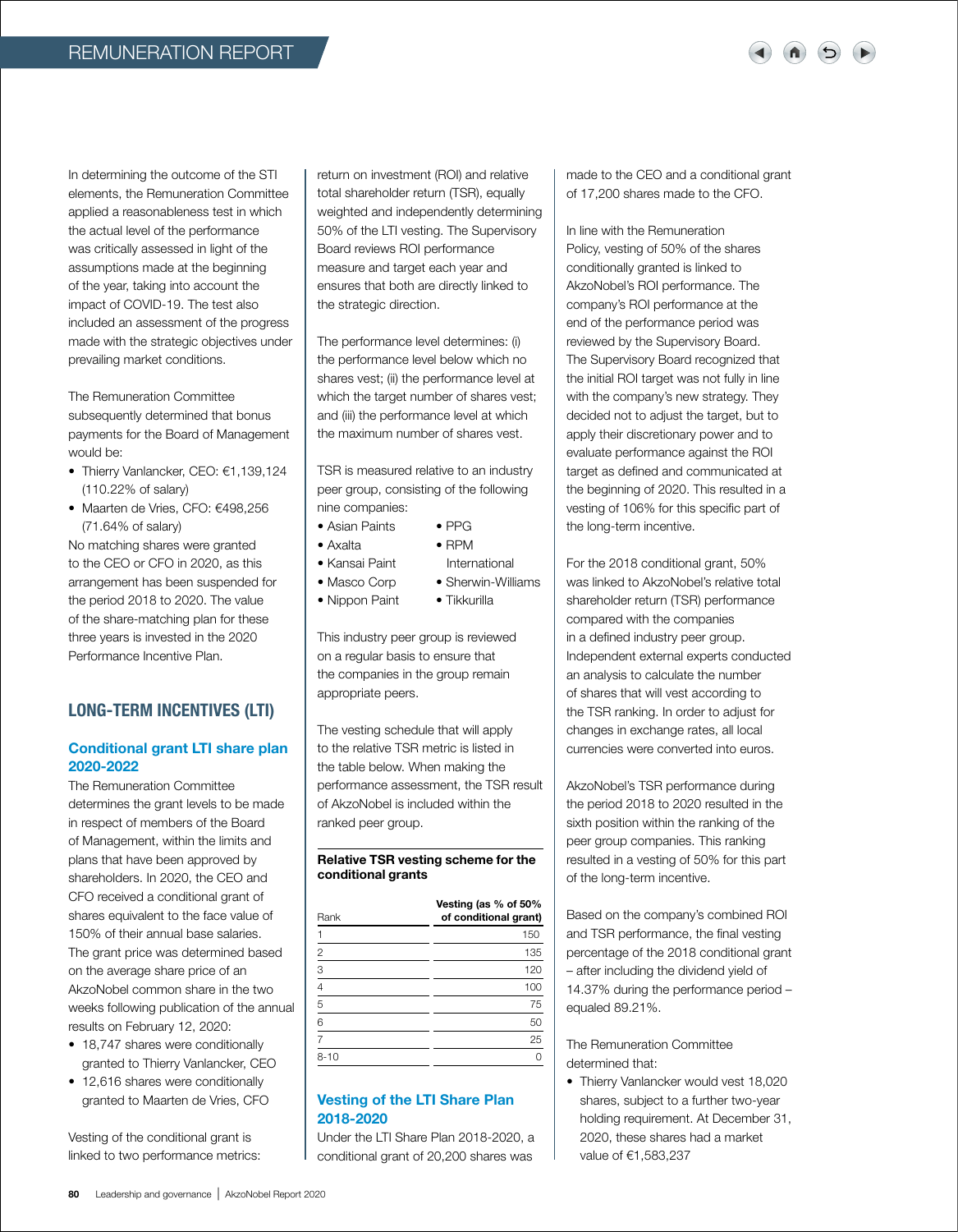#### 2020 remuneration of the Board of Management – Number of performance-related shares

| Number of performance-related shares            | Plan    | Performance<br>period | <b>Award Date</b> | Vesting<br>Date     | End of<br>holding<br>period | <b>Balance at</b><br>January 1,<br>2020 | Awarded<br>in 2020 | Vested<br>in 2020 | Forfeited<br>in 2020 | <b>Dividend</b><br>in 2020 | <b>Balance at</b><br><b>December</b><br>31, 2020 |
|-------------------------------------------------|---------|-----------------------|-------------------|---------------------|-----------------------------|-----------------------------------------|--------------------|-------------------|----------------------|----------------------------|--------------------------------------------------|
| <b>Thierry</b>                                  | ANS2017 | 2017-2019             | January 1<br>2017 | February 12<br>2020 | February 12<br>2022         | 25,842                                  |                    | (25, 842)         |                      |                            |                                                  |
| Vanlancker<br><b>Chief Executive</b><br>Officer | ANS2018 | 2018-2020             | January 1<br>2018 | February 17<br>2021 | February 17<br>2023         | 22,505                                  |                    |                   | (5,083)              | 598                        | 18,020                                           |
|                                                 | ANS2019 | 2019-2021             | January 1<br>2019 | February<br>2022    | February<br>2024            | 23,117                                  |                    |                   |                      | 616                        | 23,733                                           |
|                                                 | ANS2020 | 2020-2022             | January 1<br>2020 | February<br>2023    | February<br>2025            | $\qquad \qquad -$                       | 18.747             |                   |                      | 499                        | 19,246                                           |
| <b>Maarten de Vries</b>                         | ANS2018 | 2018-2020             | January 1<br>2018 | February 17<br>2021 | February 17<br>2023         | 19,163                                  |                    |                   | (4,328)              | 509                        | 15,344                                           |
| <b>Chief Financial</b><br>Officer               | ANS2019 | 2019-2021             | January 1<br>2019 | February<br>2022    | February<br>2024            | 15,557                                  |                    |                   |                      | 414                        | 15,971                                           |
|                                                 | ANS2020 | 2020-2022             | January 1<br>2020 | February<br>2023    | February<br>2025            | $\qquad \qquad$                         | 12,616             |                   |                      | 336                        | 12,952                                           |

• Maarten de Vries would vest 15,344 shares, subject to a further two-year holding requirement. At December 31, 2020, these shares had a market value of €1,348,124

An overview of all shares awarded, or due to, Board of Management members is shown on this page.

## 2020 Performance Incentive Plan

The 2020 Performance Incentive Plan is an exceptional, one-off plan to incentivize improvement of the company's return on sales (ROS), put in place and approved by the AGM following the divestment of Specialty Chemicals. It supports achievement of 15% ROS (excluding unallocated corporate center cost) by the end of 2020, presented to shareholders as financial guidance towards upper quartile industry performance.

The Supervisory Board set the ROS to be achieved by the end of 2020 as shown in the table below.

In determining the outcome of the Performance Incentive Plan, the Remuneration Committee applied a reasonableness test in which the actual level of the performance was critically assessed in light of the assumptions made at the beginning of the year and

the decision to pause and suspend the 15 by 20 ambition. The test also included an assessment of the progress made with the strategic objectives under prevailing market conditions.

Actual ROS performance was 15.0% (excluding unallocated cost). The Remuneration Committee subsequently determined that payments for the Board of Management would be:

- Thierry Vanlancker, CEO: €2,067,000 (200% of salary)
- Maarten de Vries, CFO: €1,391,000 (200% of salary)

#### Claw back and value adjustment

In 2020, there was no cause for a claw back or value adjustment by the Remuneration Committee.

#### Loans

The company does not grant loans, advance payments or guarantees to members of the Supervisory Board, members of the Executive Committee or any family member of such persons.

## Shareholding requirements and share matching

As of December 31, 2020, CEO Thierry Vanlancker held 43,518 shares, of which 1,720 qualified for share-matching under the Share-Matching Plan on a ratio 1:1. The matching shares were conditionally granted in 2018 and will be released in 2021, subject to the terms of the Share-Matching Plan. Shares acquired in 2020 by the CEO contribute towards his required shareholding. On December 31, 2020, he fulfilled this requirement by holding the equivalent of 370% of his annual base salary in shares.

As of December 31, 2020, CFO Maarten de Vries held 5,678 shares. The shares acquired by the CFO during 2020 contribute towards his required shareholding. On December 31, 2020, he did not yet fulfill the shareholding requirement of 150%, as the shares represented a value at that date of 72% of his annual base salary.

Shares obtained by members of the Board of Management under the performance-related share plan are

#### Performance range – 2020 Performance Incentive Plan

|                 | <b>Below threshold</b> | Threshold   | Target      | Maximum     |
|-----------------|------------------------|-------------|-------------|-------------|
| 2020 ROS target | < 14%                  | 14%         | 15%         | >17%        |
| Award level     | $0\%$ of               | $100\%$ of  | $200\%$ of  | $400\%$ of  |
|                 | base salary            | base salary | base salary | base salary |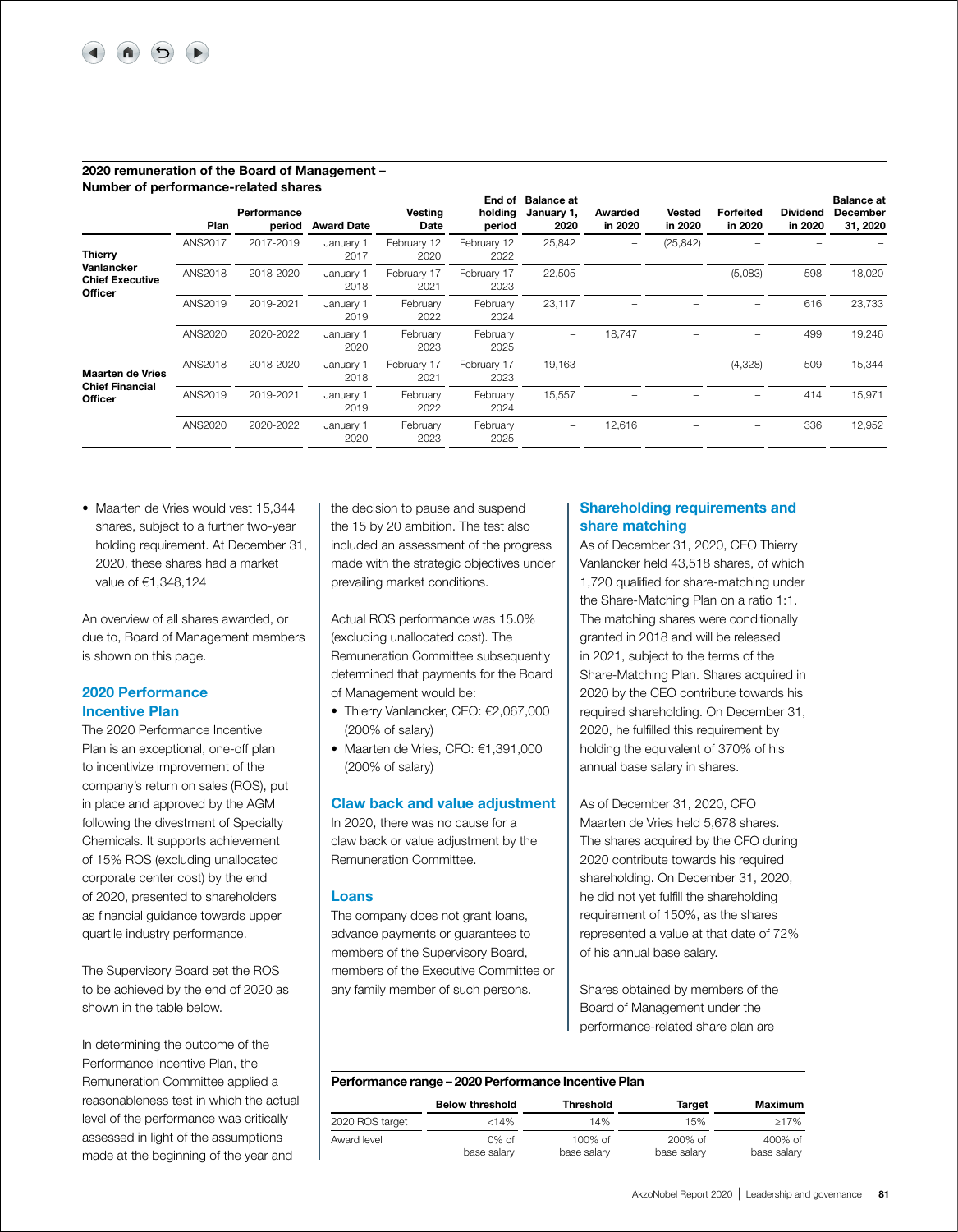#### Comparative table of remuneration and company performance over last five reported financial years

|                                                                   |                 |                                | <b>Divestment Specialty Chemicals</b> |             |               |
|-------------------------------------------------------------------|-----------------|--------------------------------|---------------------------------------|-------------|---------------|
| in $\epsilon$                                                     | 2016            | 2017                           | 2018                                  | 2019        | 2020          |
| <b>Remuneration CEO</b>                                           |                 | Ton Büchner Thierry Vanlancker |                                       |             |               |
| Fixed compensation                                                | 1,339,000       | 1,135,825                      | 1,151,900                             | 1,186,500   | 1.245.800     |
| Total direct compensation                                         | 3,518,900       | 2,825,863                      | 2,899,883                             | 3,561,212   | 5,561,689     |
| % change fixed compensation                                       | 9%              | (15%)                          | 1%                                    | 3%          | 5%            |
| % change total compensation                                       | 2%              | (20%)                          | 3%                                    | 23%         | 56%           |
| <b>Remuneration CFO</b>                                           | Maëlys Castella |                                | <b>Maarten de Vries</b>               |             |               |
| Fixed compensation                                                | 710,300         | 715,016                        | 797,600                               | 819,800     | 865,500       |
| Total direct compensation                                         | 1,586,400       | 2,169,290                      | 1,515,816                             | 1.843.977   | 3,559,658     |
| % change fixed compensation                                       | 4%              | 1%                             | 12%                                   | 3%          | 6%            |
| % change total compensation                                       | 20%             | 37%                            | (30%)                                 | 22%         | 93%           |
| Company performance                                               |                 |                                |                                       |             |               |
| Net income attributable to shareholders                           | 970,000,000     | 832,000,000                    | 6,674,000,000                         | 539,000,000 | 630,000,000   |
| Net income % change                                               | (1)             | (14)                           | 702                                   | (92)        | 17            |
| ROI                                                               | 14.4            | 13.9                           | 12.6                                  | 14.1        | 16.1          |
| ROI % change                                                      | 3%              | (3%)                           | (9%)                                  | 12%         | 14%           |
| Adjusted operating income (OPI)                                   | 928,000,000     | 905,000,000                    | 798,000,000                           | 991,000,000 | 1,099,000,000 |
| Adjusted OPI % change                                             | (37%)           | (2%)                           | (12%)                                 | 24%         | 11%           |
| Average remuneration on a full-time equivalent basis of employees |                 |                                |                                       |             |               |
| Average salary per employee <sup>1</sup>                          | 58,559          | 53,453                         | 56,619                                | 54,825      | 56,061        |
| % change average remuneration                                     | (1% )           | (9%)                           | 6%                                    | (3%)        | 2%            |
|                                                                   |                 |                                |                                       |             |               |

In years of transition, the compensation for the newly appointed Board of Management member has been annualized.

Calculated as employee benefits over average number of employees.

taken into account for share ownership purposes as soon as they have become unconditional. This includes vested shares to be retained during the blocking period of two years after vesting.

#### Comparative information

In compliance with point (b), paragraph 1 of Article 9b of the EU Directive on long-term shareholder engagement, we present on this page:

- The annual change of remuneration of each individual member of the Board of Management
- The performance of the company
- The average remuneration on a fulltime equivalent basis of company employees over at least the five most recent financial years

Over the last few years of transition, the company's performance fluctuated significantly as the table above shows. In 2018, net profit increased sharply, mainly due to the divestment of Specialty Chemicals, with a deal result of €5,811 million after tax. The transition was also reflected in the development of remuneration. Restructuring due to

discontinued operations, for example, resulted in a reduction of the average salary per employee, followed by increases when operations stabilized and profits increased again. In 2018, the increase in average salary was also influenced by the inclusion of a one-off €57 million pension cost for the UK guaranteed minimum pension equalizations.

The pay ratio between the total compensation of the CEO in 2020 and the total compensation of an AkzoNobel employee (calculated as an average of all employees as of December 31, 2020) is 99.2\* (2019: 65.0).

\*The increase is mainly due to the 2020 Performance Incentive Plan payment. Without this one-off special payment the ratio would have been 62.3.

## Post-contract compensation

Board of Management members receive contributions towards postcontract benefits, which are defined as a percentage of income, as determined by the Supervisory Board. Currently, they are based on age. Contributions are paid over the base salary in the current

year and vary depending on the Board member's age.

#### Board contracts

Agreements for members of the Board of Management are concluded for a period not exceeding four years. After the initial term, re-appointments may take place for consecutive periods of up to four years each. The notice period by the Board member, and by the company, shall be subject to a six-month term. Members of the Board of Management normally retire in the year they reach legal retirement age.

## 2. REMUNERATION FOR THE SUPERVISORY BOARD

Members of the Supervisory Board receive a fixed remuneration based on roles and responsibilities. Travel expenses and facilities are borne by the company and reviewed by the Audit Committee.

Implementation of the Remuneration Policy for the Supervisory Board in 2020